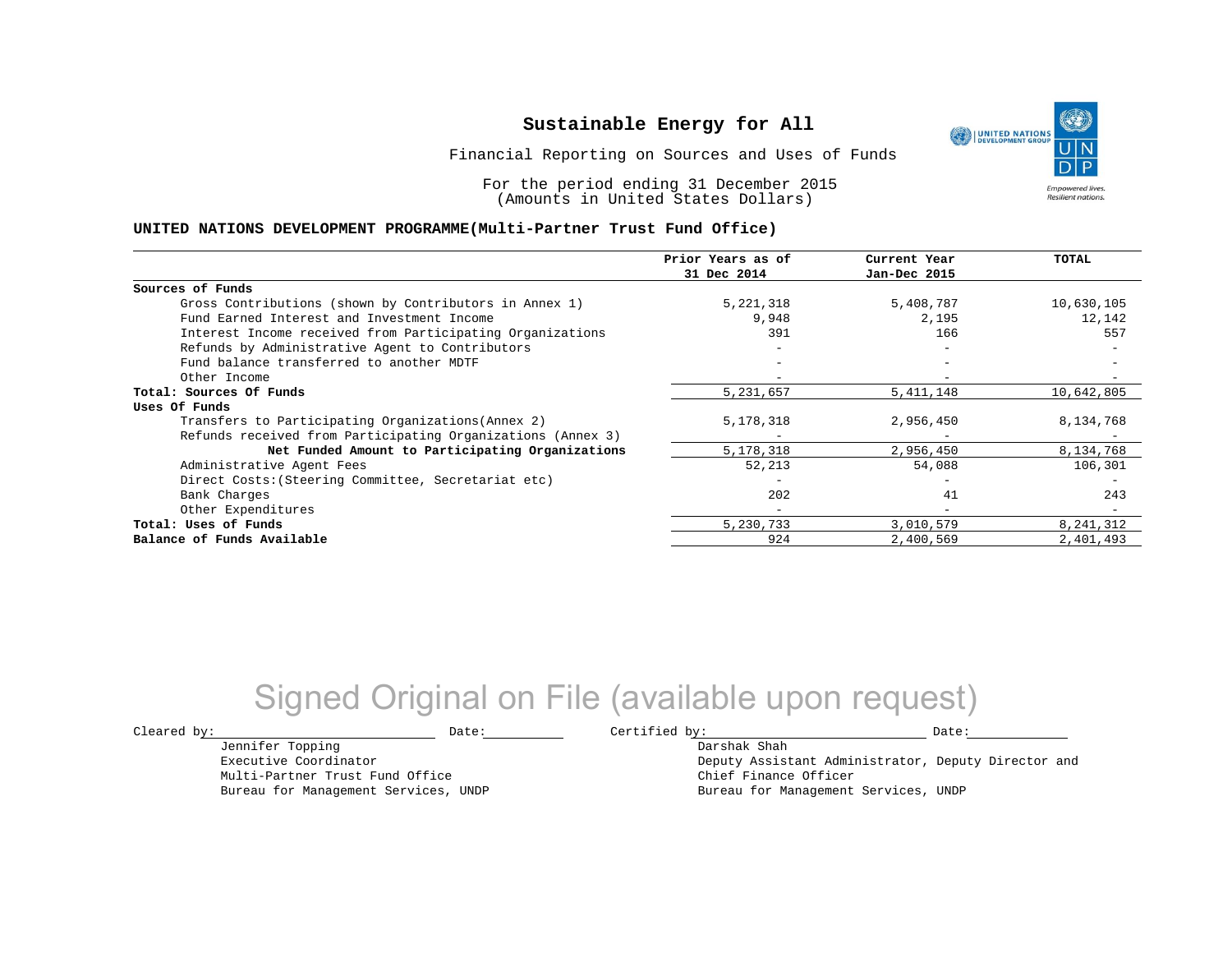

### Financial Reporting on Sources and Uses of Funds

For the period ending 31 December 2015 (Amounts in United States Dollars)

### **UNITED NATIONS DEVELOPMENT PROGRAMME(Multi-Partner Trust Fund Office)**

**Annex - 1: Gross Contributions**

|                                | Prior Years as of | Current Year             | TOTAL      |
|--------------------------------|-------------------|--------------------------|------------|
|                                |                   |                          |            |
|                                | 31 Dec 2014       | Jan-Dec 2015             |            |
| Contributors                   |                   |                          |            |
| DEPARTMENT FOR INT'L DEVELOPME |                   | 3,374,773                | 3,374,773  |
| GOVERNMENT OF DENMARK          | 1,771,856         | 1,219,334                | 2,991,190  |
| GOVERNMENT OF GERMANY          | 325,863           | 664,680                  | 990,543    |
| GOVERNMENT OF ICELAND          | 150,000           | 100,000                  | 250,000    |
| GOVERNMENT OF SWEDEN           | 2,973,600         | $\overline{\phantom{0}}$ | 2,973,600  |
| Non-profit Organization        |                   | 50,000                   | 50,000     |
| Total: Contributions           | 5, 221, 318       | 5,408,787                | 10,630,105 |

# Signed Original on File (available upon request)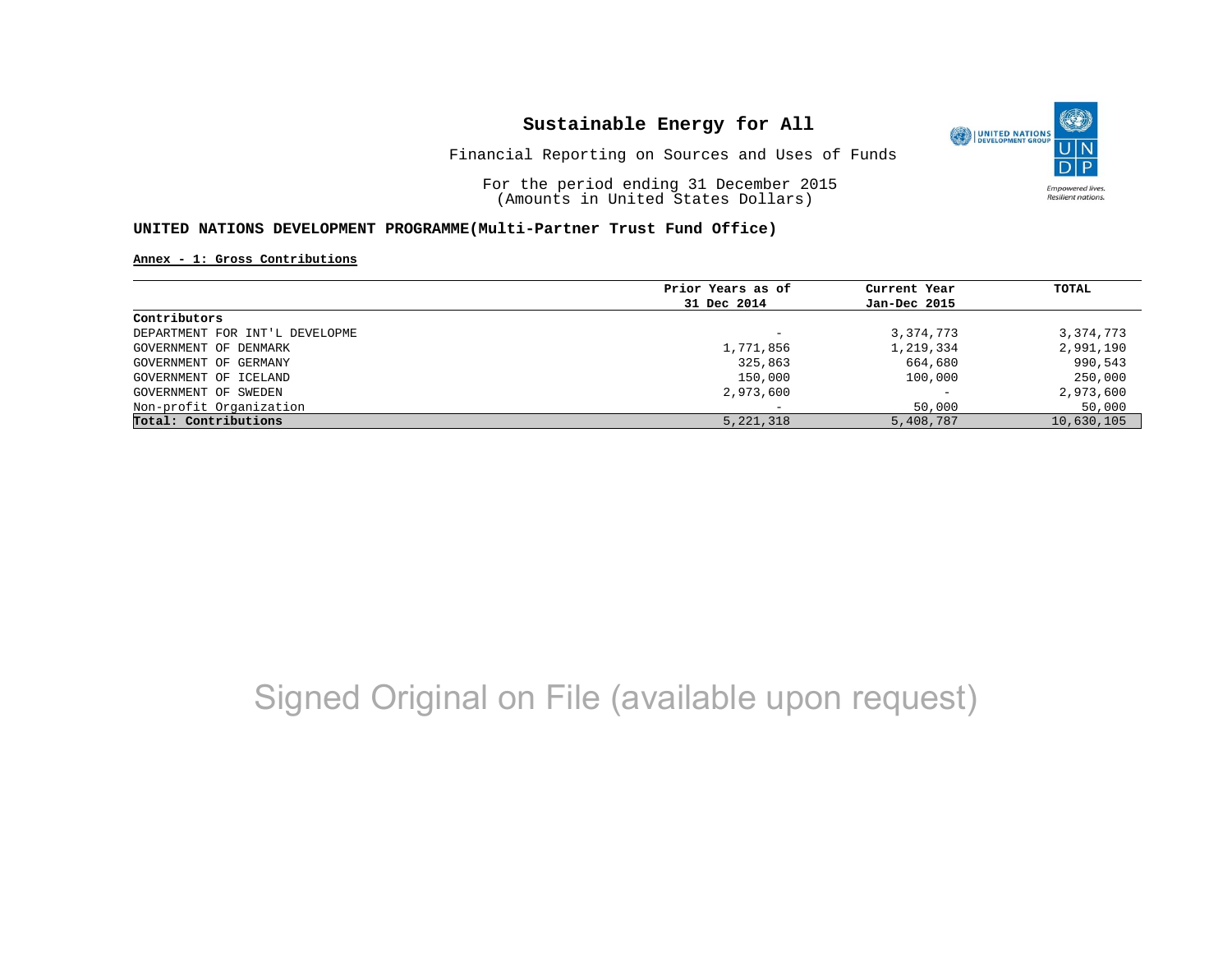

Financial Reporting on Sources and Uses of Funds

For the period ending 31 December 2015 (Amounts in United States Dollars)

#### **UNITED NATIONS DEVELOPMENT PROGRAMME(Multi-Partner Trust Fund Office)**

#### **Annex - 2: Transfers to Participating Organizations**

|                                                | Prior Years as of | Current Year             | TOTAL     |
|------------------------------------------------|-------------------|--------------------------|-----------|
|                                                | 31 Dec 2014       | Jan-Dec 2015             |           |
| EOSG                                           | 1,952,429         | 634,597                  | 2,587,026 |
| <b>UNDP</b>                                    | 1,016,500         | 403,764                  | 1,420,264 |
| UNIDO                                          | 646,815           | $\overline{\phantom{a}}$ | 646,815   |
| UNOPS                                          | 1,562,574         | 1,918,089                | 3,480,663 |
| Total Transfers to Participating Organizations | 5, 178, 318       | 2,956,450                | 8,134,768 |

## Signed Original on File (available upon request)